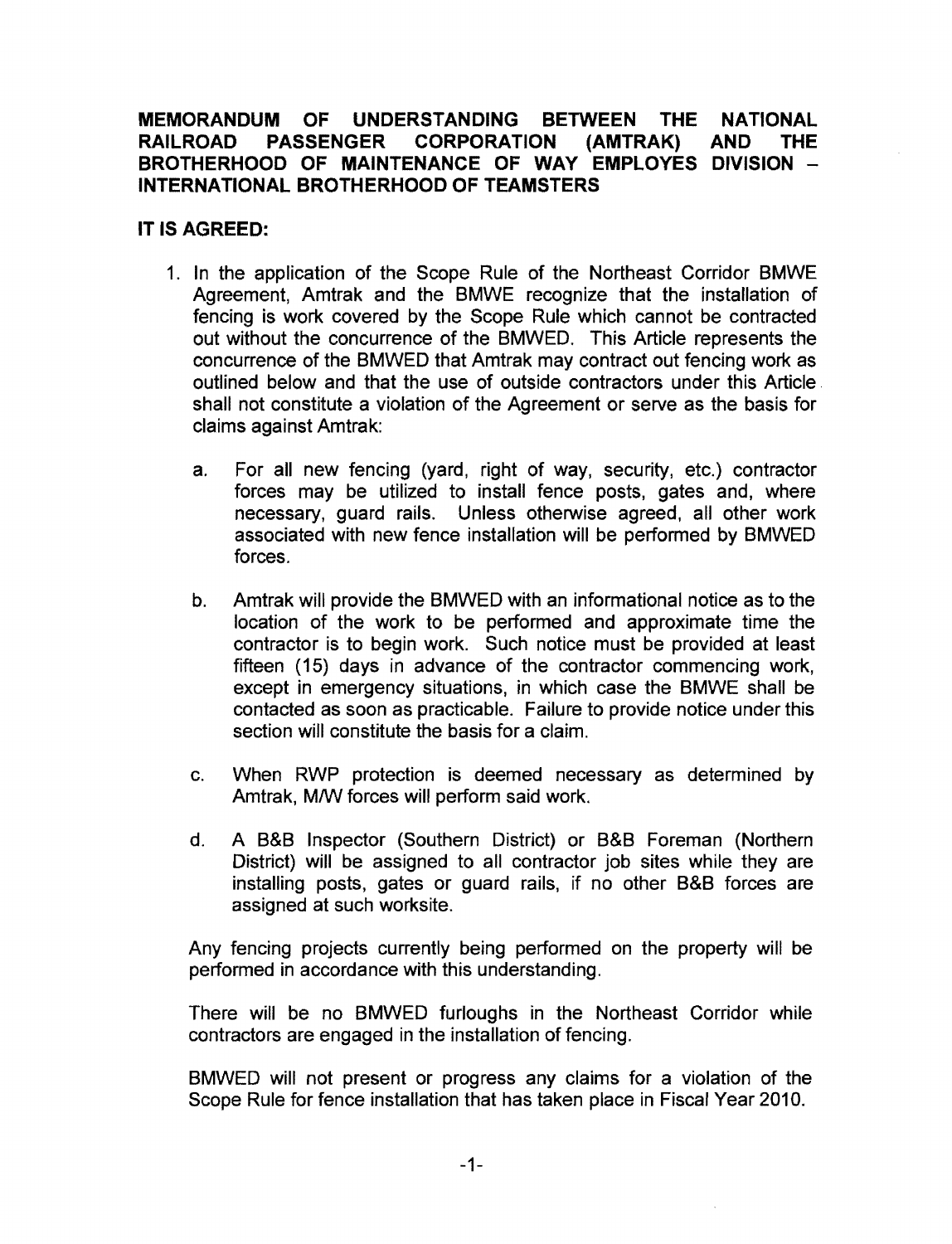Maintenance of all fencing, including but not limited to the replacement of fence posts, will continue to be reserved to BMWED.

Amtrak agrees that the B&B Capital Improvement gangs, or the equivalent number of positions, established pursuant to the Agreement of November 17, 2009, will be maintained until September 30, 2011. Thereafter, when contractors are utilized for fencing projects as outlined above, Amtrak shall establish a 4 man B&B Capital Improvement gang in the territory involved (New England North, New England South, New York, MidAtlantic North or MidAtlantic South), whose function shall be to maintain and construct fencing in their territory.

Amtrak further agrees that B&B Capital Improvement gangs R-900, R~901 and R-905, or the equivalent number of positions, shall be maintained until September 30,2011, in accordance with Rule 90-D.

2. a. Effective January 1, 2011, the Per Diem allowance identified in Side Letter No. 4 of the January 18, 2008, agreement shall be increased to \$40.00 per day.

b. Commencing January 1, 2012, the Per Diem allowance identified in Side Letter No. 4 of the January 18, 2008, agreement shall be adjusted annually based on the percentage change in the Consumer Price Index for Food Away From Home (1982-84=100) for the U. S. City Average for Urban Wage Earners and Clerical Employees issued by the Bureau of Labor Statistics. The annual percentage increase or decrease, as measured by the change in the Food Away from Home CPI-W from November to November, shall determine the adjustment to be applied to the Per Diem allowance. Such percentage change shall be applied to the Per Diem in effect on each December 31 with the resulting change rounded to the nearest cent and applied to the Per Diem effective January 1 of the next year.

A hypothetical example of the calculation is attached to illustrate the application of the formula.

c. In the event the Bureau of Labor Statistics ceases to make available the CPI for Food Away from Home, the parties will promptly meet and agree upon a similar formula as a replacement. In the event the parties are unable to agree on a new formula, they will submit the disagreement to arbitration and the arbitrator shall determine which similar formula will serve as the replacement.